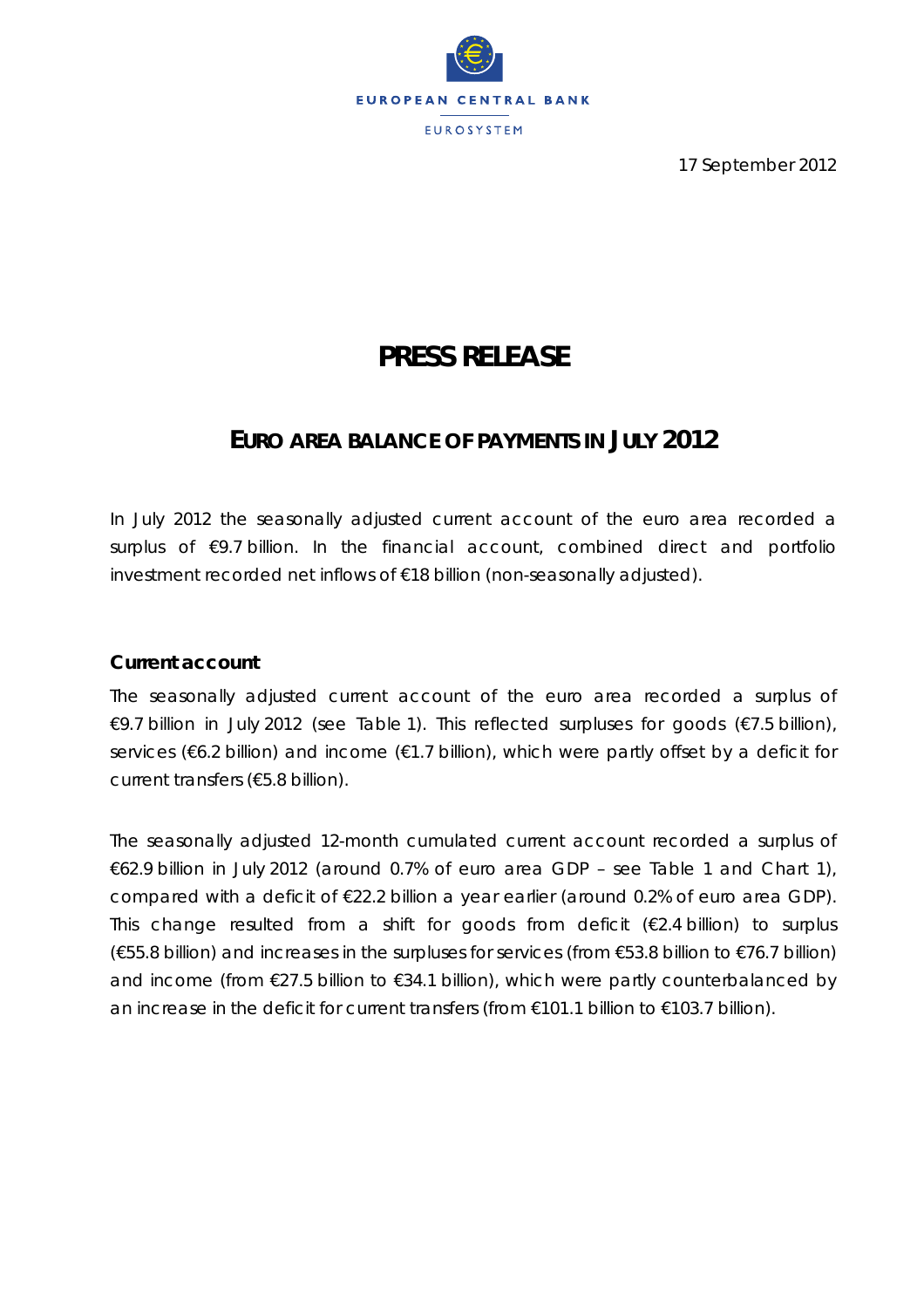

#### **Financial account**

In the financial account (see Table 2), *combined direct and portfolio investment* recorded net inflows of €18 billion in July 2012, as a result of net inflows for *portfolio investment* (€24 billion) that were partly offset by net outflows for *direct investment* (€7 billion).

The net outflows for *direct investment* resulted from net outflows both in *other capital (mostly inter-company loans)* (€4 billion) and in *equity capital and reinvested earnings* (€3 billion).

The net inflows for *portfolio investment* resulted from net inflows in *debt instruments* (€30 billion) that were partly counterbalanced by net outflows in *equity* (€5 billion). The developments for *debt instruments* resulted mainly from net purchases of euro area *money market instruments* by non-residents (€18 billion) and from net sales of foreign *money market instruments* by euro area residents (€9 billion).

The *financial derivatives* account recorded net outflows of €2 billion.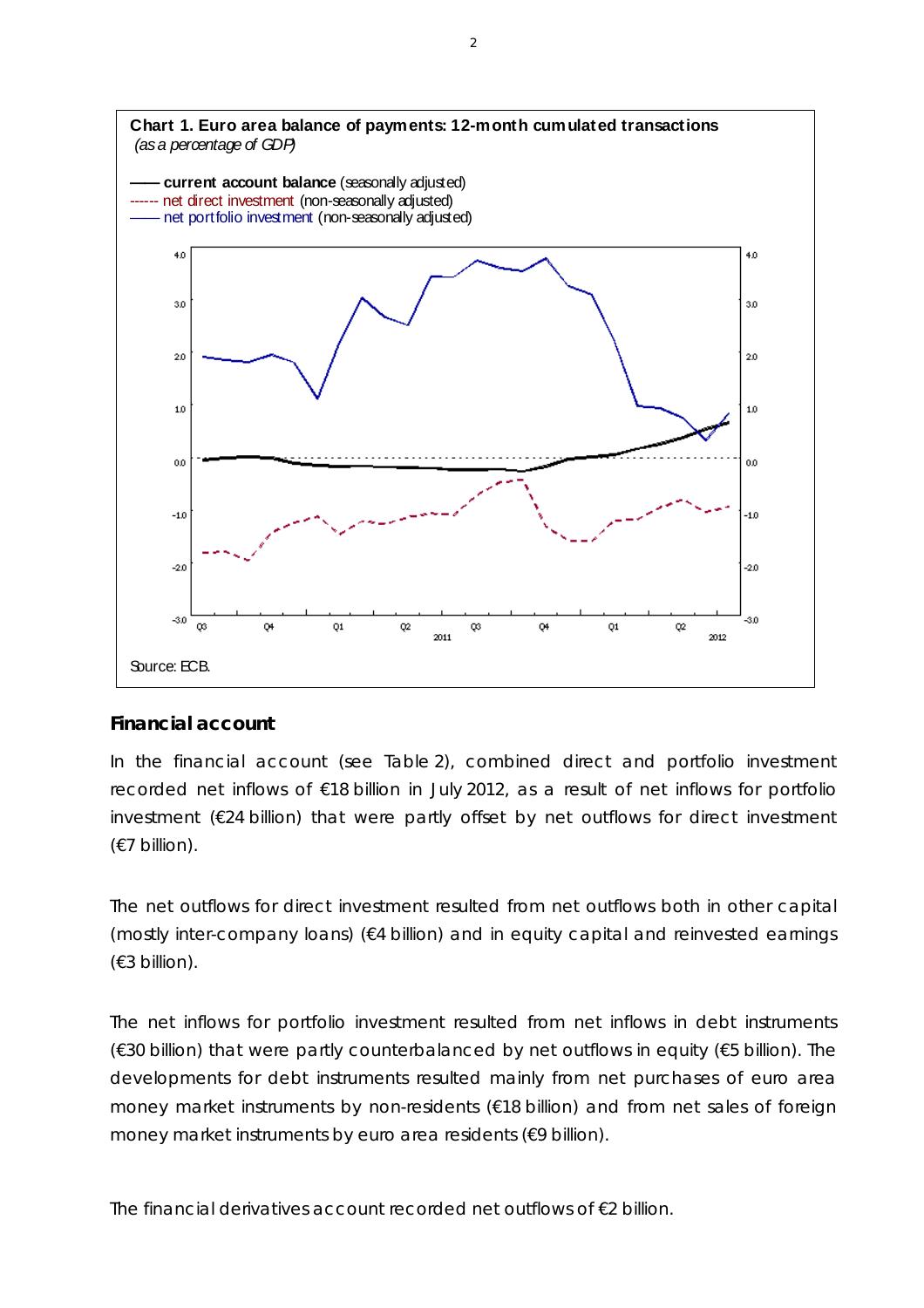*Other investment* recorded net outflows of €22 billion, reflecting mainly net outflows for *MFIs excluding the Eurosystem* (€47 billion), which were partly offset by net inflows for the *Eurosystem* (€23 billion).

The Eurosystem's stock of *reserve assets* increased by €24 billion in July 2012 (from €701 billion to €725 billion), mainly on account of an increase in the market price of gold. Transactions in July 2012 contributed to a decrease of €1 billion in the overall position.

In the 12-month period to July 2012 *combined direct and portfolio investment* recorded cumulated net outflows of €9 billion, compared with net inflows of €218 billion in the preceding 12-month period. This shift was largely the result of lower net inflows for *portfolio investment* (down from €320 billion to €79 billion), which in turn reflected a shift for *debt instruments* from net inflows (€179 billion) to net outflows (€62 billion).

#### **Data revisions**

This press release incorporates revisions to the data for June 2012. These revisions have not significantly altered the figures previously published for the *current* and *capital accounts*. The *financial account* was revised mainly on account of revisions to net outflows in *direct investment* (from €31 billion to €20 billion) and to net inflows in *portfolio investment* (from €60 billion to €49 billion).

# **Additional information on the euro area balance of payments and international investment position**

*In this press release, the seasonally adjusted current account refers to working day and seasonally adjusted data. Data for the financial account are not working day or seasonally adjusted.* 

*In line with the agreed allocation of responsibilities, the European Central Bank compiles and disseminates monthly and quarterly balance of payments statistics for the euro area, whereas the European Commission (Eurostat; see news releases for "Euroindicators") focuses on quarterly and annual aggregates for the European Union. These data comply with international standards, particularly those set out in the IMF's Balance of Payments Manual (fifth edition). The aggregates for the euro area and the European*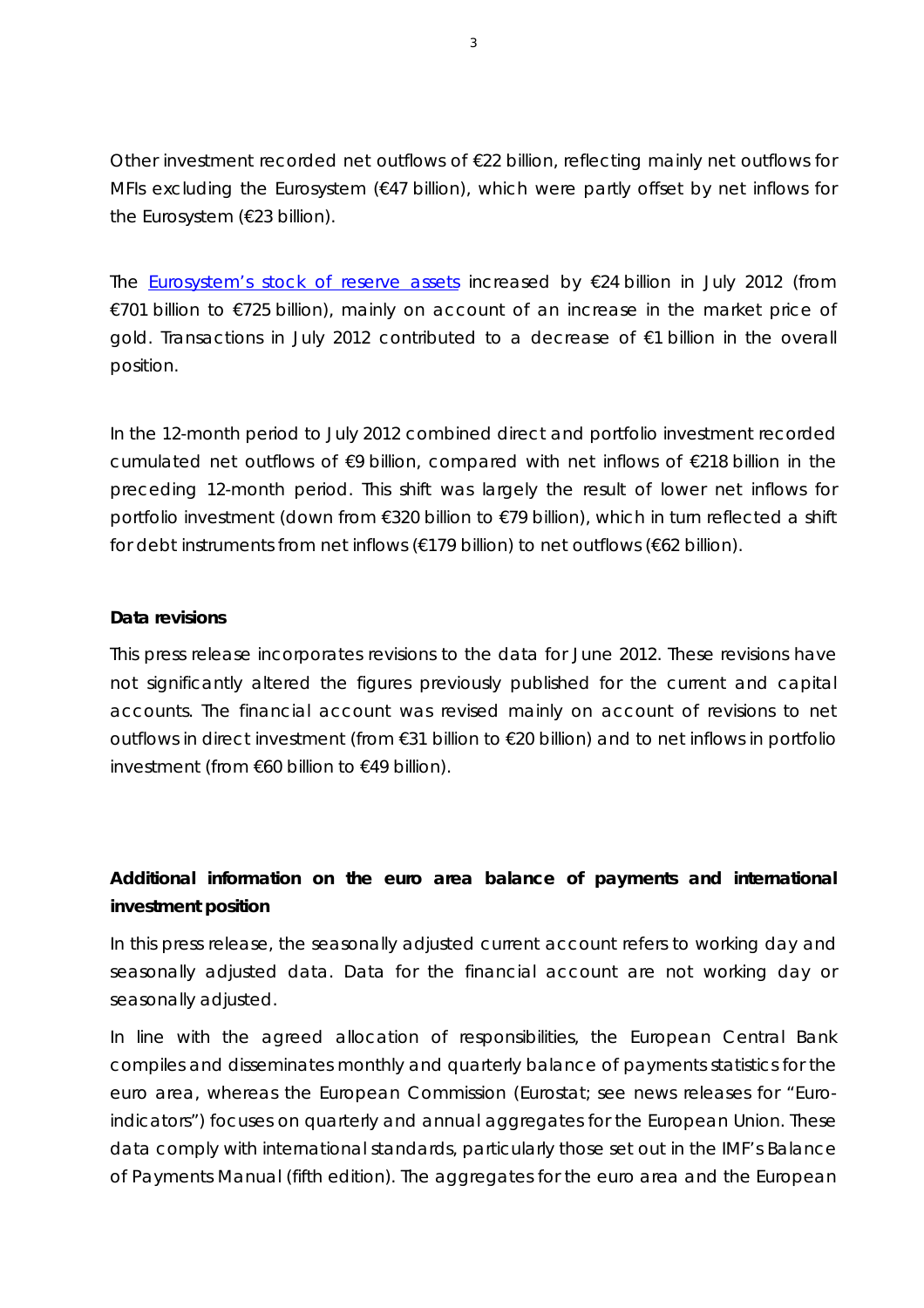*Union are compiled consistently on the basis of transactions and positions vis-à-vis residents of countries outside the euro area and the European Union respectively.* 

*A complete set of updated euro area balance of payments statistics (including a quarterly geographical breakdown for the main counterparts) and international investment position statistics is available in the "Statistics" section of the ECB's website under the headings "Data services"/"Latest monetary, financial markets and balance of payments statistics". These data, as well as historical euro area balance of payments time series, can be downloaded from the ECB's Statistical Data Warehouse (SDW). Data up to July 2012 will also be published in the October 2012 issues of the ECB's Monthly Bulletin and Statistics Pocket Book. Detailed methodological notes are available on the ECB's website. The next press release on the euro area monthly balance of payments* will be published on 19 October 2012, together with the quarterly international *investment position.* 

#### **Annexes**

Table 1: Current account of the euro area

Table 2: Monthly balance of payments of the euro area

#### **European Central Bank**

Directorate Communications, Press and Information Division Kaiserstrasse 29, D-60311 Frankfurt am Main Tel.: +49 69 1344 7455, Fax: +49 69 1344 7404 Internet: http://www.ecb.europa.eu

**Reproduction is permitted provided that the source is acknowledged.**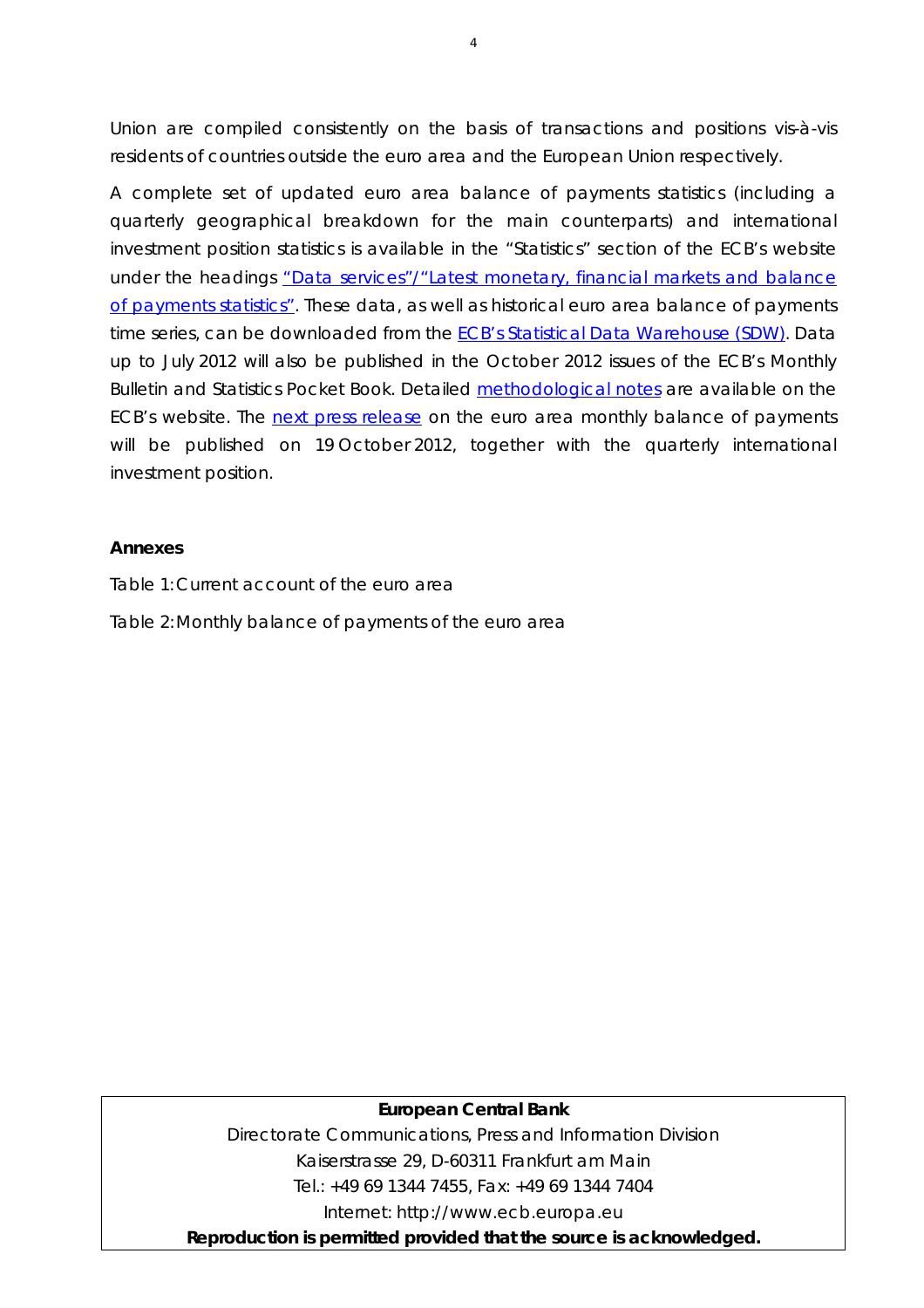### **Table 1: Current account of the euro area**

#### (EUR billions unless otherwise indicated; transactions; working day and seasonally adjusted data)

|                                  | <b>Cumulated figures</b><br>for the 12-month<br>period ending | 2011             |        |        |        |        | 2012   |        |        |        |        |        |        |        |
|----------------------------------|---------------------------------------------------------------|------------------|--------|--------|--------|--------|--------|--------|--------|--------|--------|--------|--------|--------|
|                                  | <b>July 2011</b>                                              | <b>July 2012</b> | Aug.   | Sep.   | Oct.   | Nov.   | Dec.   | Jan.   | Feb.   | Mar.   | Apr.   | May    | June   | July   |
| <b>CURRENT</b><br><b>ACCOUNT</b> | $-22.2$                                                       | 62.9             | 0.6    | $-0.0$ | $-2.5$ | 4.7    | 3.6    | 2.6    | 1.6    | 12.6   | 5.5    | 10.3   | 14.3   | 9.7    |
| Memo: as a percentage of GDP     | $-0.2$                                                        | 0.7              |        |        |        |        |        |        |        |        |        |        |        |        |
| Credit                           | 2,823.8                                                       | 3,061.5          | 245.6  | 246.7  | 249.1  | 254.5  | 253.3  | 255.2  | 256.1  | 261.3  | 255.6  | 265.8  | 261.5  | 256.7  |
| <b>Debit</b>                     | 2,846.0                                                       | 2,998.5          | 245.1  | 246.7  | 251.6  | 249.8  | 249.8  | 252.6  | 254.5  | 248.7  | 250.1  | 255.5  | 247.2  | 247.1  |
| Goods                            | $-2.4$                                                        | 55.8             | 0.9    | 0.3    | $-2.6$ | 2.7    | 2.5    | 4.4    | 2.3    | 10.0   | 6.9    | 8.2    | 12.7   | 7.5    |
| Credit (exports)                 | 1,696.9                                                       | 1,857.2          | 148.7  | 148.6  | 147.5  | 152.1  | 152.6  | 155.0  | 156.6  | 159.5  | 159.1  | 162.1  | 160.0  | 155.4  |
| Debit (imports)                  | 1,699.2                                                       | 1,801.4          | 147.8  | 148.4  | 150.2  | 149.4  | 150.1  | 150.5  | 154.3  | 149.5  | 152.2  | 153.9  | 147.3  | 147.9  |
| <b>Services</b>                  | 53.8                                                          | 76.7             | 4.9    | 5.7    | 6.5    | 6.7    | 6.3    | 5.3    | 7.6    | 9.1    | 5.9    | 6.2    | 6.2    | 6.2    |
| Credit (exports)                 | 538.1                                                         | 588.1            | 45.7   | 46.7   | 49.4   | 49.0   | 48.5   | 48.6   | 50.1   | 50.6   | 48.0   | 50.1   | 50.8   | 50.6   |
| Debit (imports)                  | 484.3                                                         | 511.4            | 40.8   | 41.0   | 42.9   | 42.3   | 42.2   | 43.3   | 42.5   | 41.5   | 42.1   | 43.9   | 44.6   | 44.3   |
| Income                           | 27.5                                                          | 34.1             | 3.0    | 2.4    | 2.4    | 4.3    | 3.9    | 1.9    | 1.2    | 2.4    | 1.8    | 5.1    | 3.9    | 1.7    |
| Credit                           | 498.2                                                         | 519.8            | 43.2   | 43.4   | 44.2   | 45.2   | 44.3   | 43.6   | 41.6   | 42.9   | 40.5   | 45.8   | 42.8   | 42.3   |
| <b>Debit</b>                     | 470.7                                                         | 485.8            | 40.2   | 41.0   | 41.8   | 40.9   | 40.4   | 41.7   | 40.4   | 40.5   | 38.7   | 40.7   | 38.9   | 40.6   |
| <b>Current transfers</b>         | $-101.1$                                                      | $-103.7$         | $-8.3$ | $-8.5$ | $-8.8$ | $-8.9$ | $-9.1$ | $-9.0$ | $-9.6$ | $-8.9$ | $-9.1$ | $-9.2$ | $-8.5$ | $-5.8$ |
| Credit                           | 90.7                                                          | 96.3             | 8.0    | 8.0    | 8.0    | 8.2    | 7.9    | 8.1    | 7.7    | 8.3    | 8.0    | 7.8    | 7.9    | 8.5    |
| <b>Debit</b>                     | 191.7                                                         | 199.9            | 16.3   | 16.5   | 16.8   | 17.1   | 17.0   | 17.1   | 17.3   | 17.2   | 17.1   | 17.0   | 16.4   | 14.3   |

Source: ECB.